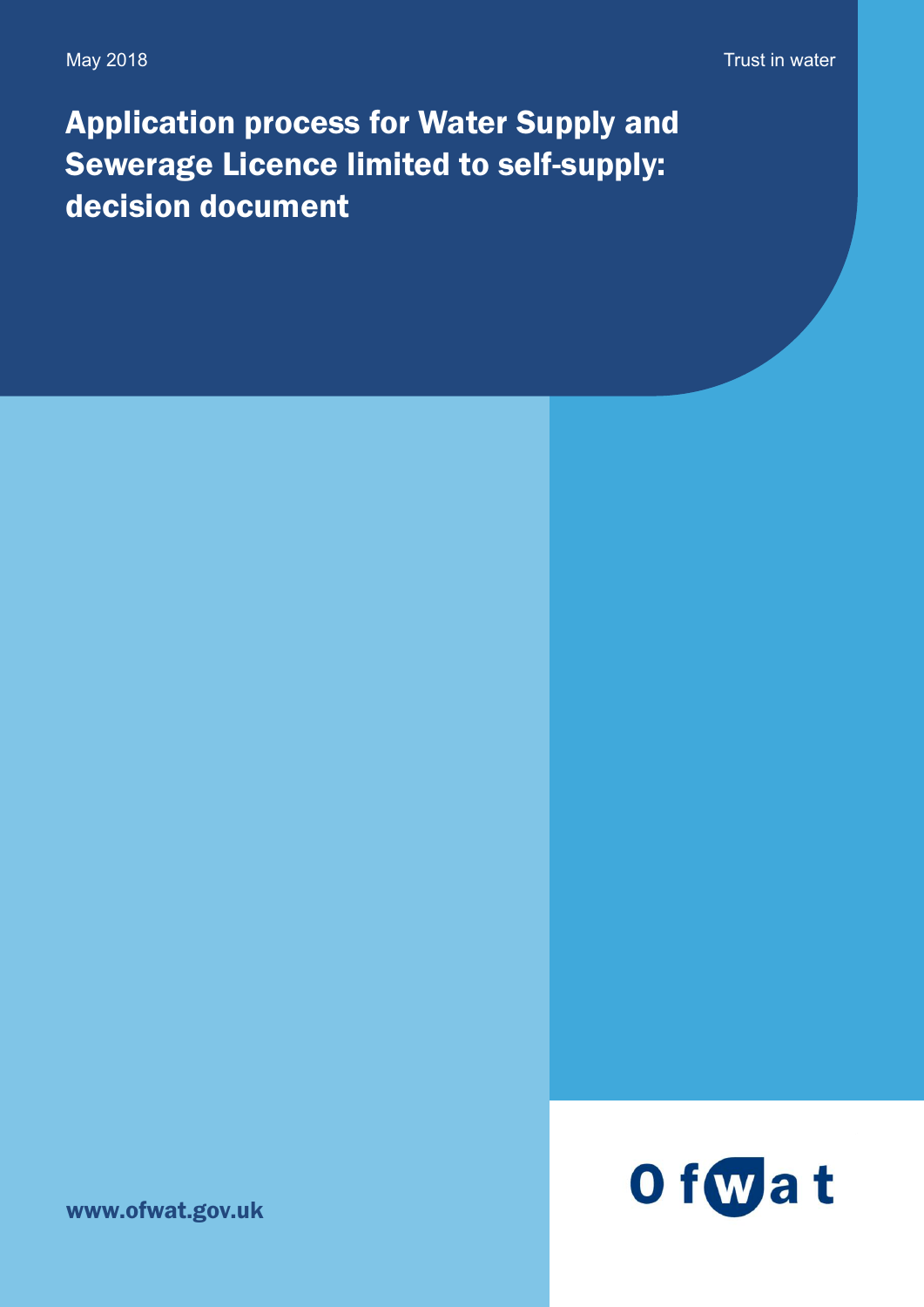### <span id="page-1-0"></span>About this document

This document summarises the responses we received to our consultation ['Proposal](https://www.ofwat.gov.uk/consultation/proposal-by-ofwat-to-revise-the-application-process-for-water-supply-and-sewerage-licences-limited-to-self-supply/)  [by Ofwat to revise the application process for Water Supply and Sewerage Licences](https://www.ofwat.gov.uk/consultation/proposal-by-ofwat-to-revise-the-application-process-for-water-supply-and-sewerage-licences-limited-to-self-supply/)  [limited to self-supply'](https://www.ofwat.gov.uk/consultation/proposal-by-ofwat-to-revise-the-application-process-for-water-supply-and-sewerage-licences-limited-to-self-supply/) which we published on 1 March 2018. This document sets out details of how we have considered those responses, our conclusions and our next steps.

# **Contents**

|    | About this document       |   |  |
|----|---------------------------|---|--|
|    | 1. Introduction           | 3 |  |
|    | 2. Consultation responses | 4 |  |
| 3. | Next steps                | 8 |  |
|    |                           |   |  |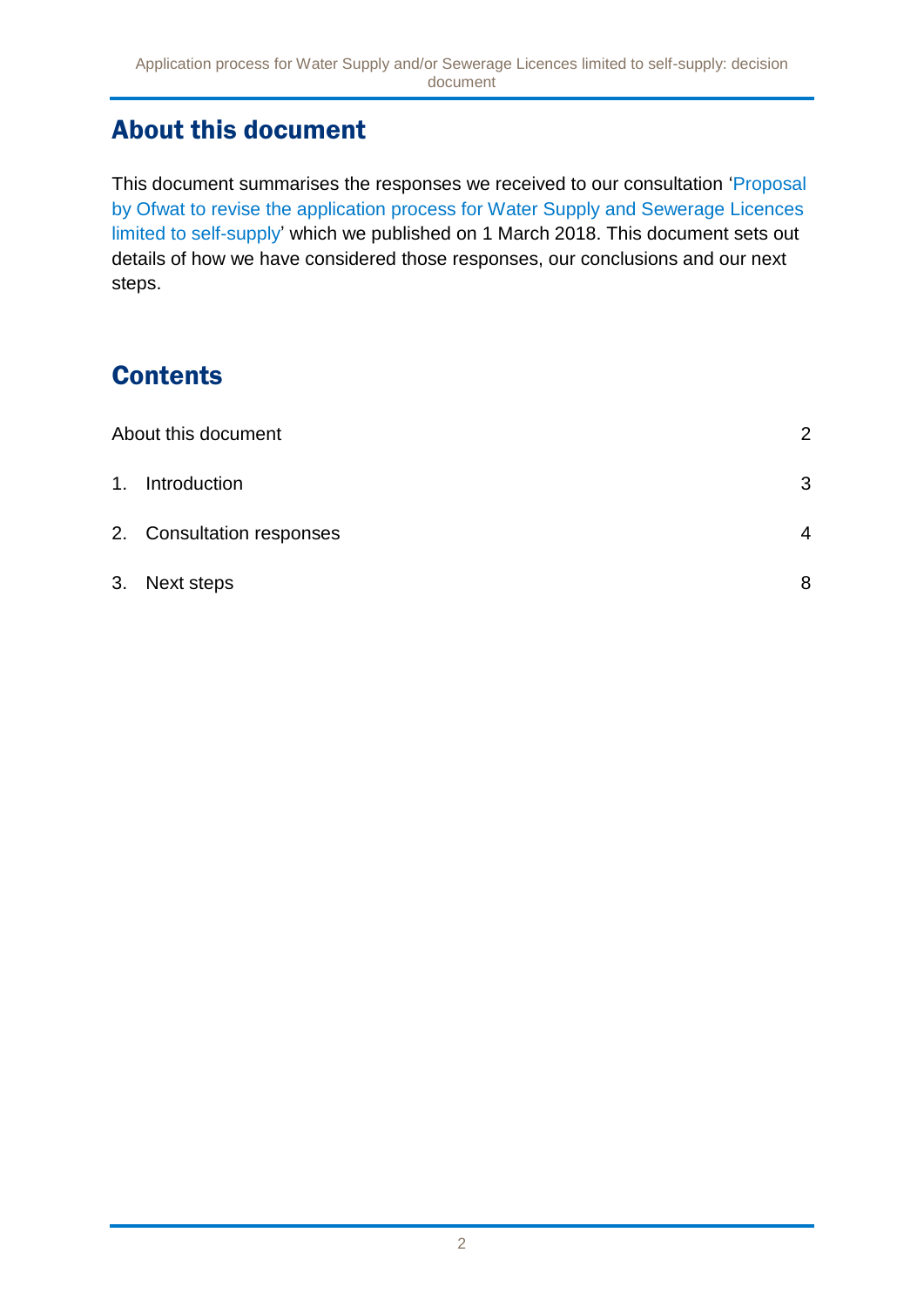## <span id="page-2-0"></span>1. Introduction

We proposed modifying our Water Supply and Sewerage Licences (WSSL) application process for applications limited to self-supply, to better reflect the information we require to assess these types of applications. Reflecting the lessons we, applicants and other regulators involved in the application process have learnt from the first self-supply applications we have received and assessed, we proposed to publish a separate application form and guidance document that is tailored to selfsupply applications. These documents are intended to:

- Better explain the differences between standard WSSL applications and those limited to self-supply, so that potential applicants can understand their options and what an application would require.
- Recognise where different information is required to assess those applications limited to self-supply.
- Be clearer in requiring all necessary information upfront rather than risk delays as a result of us seeking further information after the application has been made.
- Apply a lower application fee for self-supply applications because the work entailed to complete our assessment is different and in most cases less than that required to process a standard WSSL application.

To produce our proposed application form and supporting guidance we revised our WSSL documents to exclude those sections that are not applicable to self-supply, and to modify relevant sections to reflect that a self-supply licensee can only serve itself and associated parties. These changes were proposed in line with Ofwat's regulatory model that seeks to make regulation proportionate and targeted.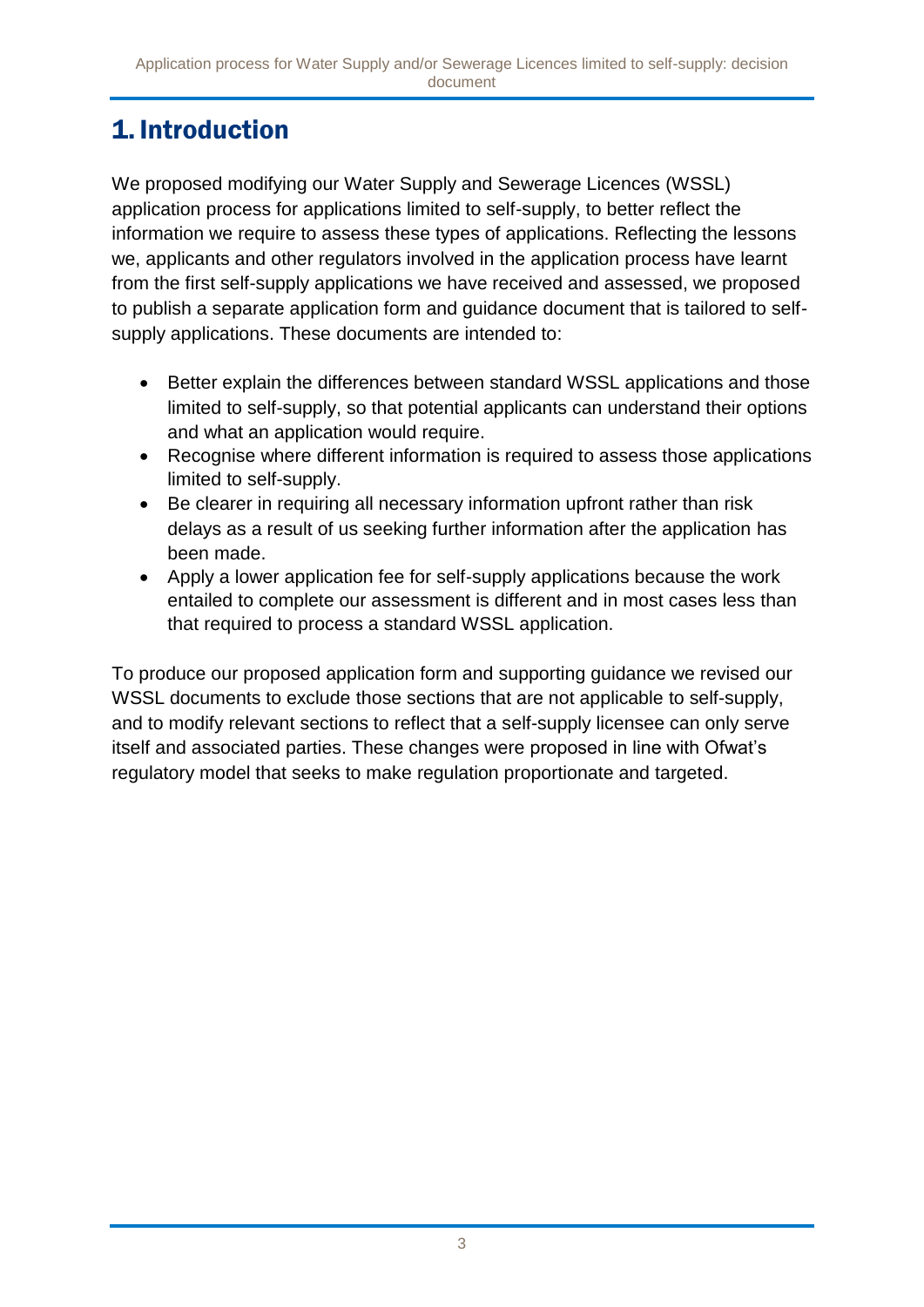### <span id="page-3-0"></span>2.Consultation responses

Our consultation closed on 3 April 2018 and we received seven consultation responses.

The consultation responses have been published in full on [our website.](https://www.ofwat.gov.uk/consultation/proposal-by-ofwat-to-revise-the-application-process-for-water-supply-and-sewerage-licences-limited-to-self-supply/#Responses) Table 1 below provides a high-level summary of the seven responses we received during the consultation stage.

| <b>Company</b>                 | <b>Agreed with proposed</b> | <b>Specific comments addressed</b> |
|--------------------------------|-----------------------------|------------------------------------|
|                                | modifications?              | in decision document               |
| <b>Water Plus</b>              | Yes                         | <b>None</b>                        |
| Wave <sup>1</sup>              | Yes                         | <b>None</b>                        |
| <b>Three Sixty Water</b>       | Yes                         | Review of self-supply licensing    |
|                                |                             | and impact on market if self-      |
|                                |                             | supply continues to grow.          |
| <b>Regent Water</b>            | Yes                         | Explanation of reduction in        |
|                                |                             | application fee.                   |
| <b>Yorkshire Water</b>         | Yes                         | Consideration of the capability of |
| Business Services <sup>2</sup> |                             | third parties supporting licensees |
|                                |                             | limited to self-supply.            |
| Waterscan and the              | Yes                         | Suggestions for clarification on   |
| current self-supply            |                             | specific elements of the           |
| licensees                      |                             | application form and guidance      |
|                                |                             | document.                          |
| <b>Cambrian Utilities</b>      | No comments                 |                                    |

|  | Table 1 - Summary of consultation responses |  |
|--|---------------------------------------------|--|

Following the responses we received during the consultation, we have modified the application guidance and forms further to take into account some of the comments received. Alongside this decision documents we have issued and published a new [Licence Application Notice](https://www.ofwat.gov.uk/publication/licence-application-notice/)<sup>3</sup> under section 17F(1C) of the Water Industry Act 1991 (the Act) and have published the revised application guidance and form.

1

<sup>1</sup> Joint venture between Anglian Water Business (National) and NWG Business

<sup>&</sup>lt;sup>2</sup> The Business Retail Business division of Yorkshire Water Services Limited

<sup>&</sup>lt;sup>3</sup> The Licence Application Notice is a Notice made by Ofwat under section 17F of the WIA91 which determines the requirements which relate to applications for Water Supply and Sewerage Licenses, including information on the licence application process and information to be provided by prospective licensees.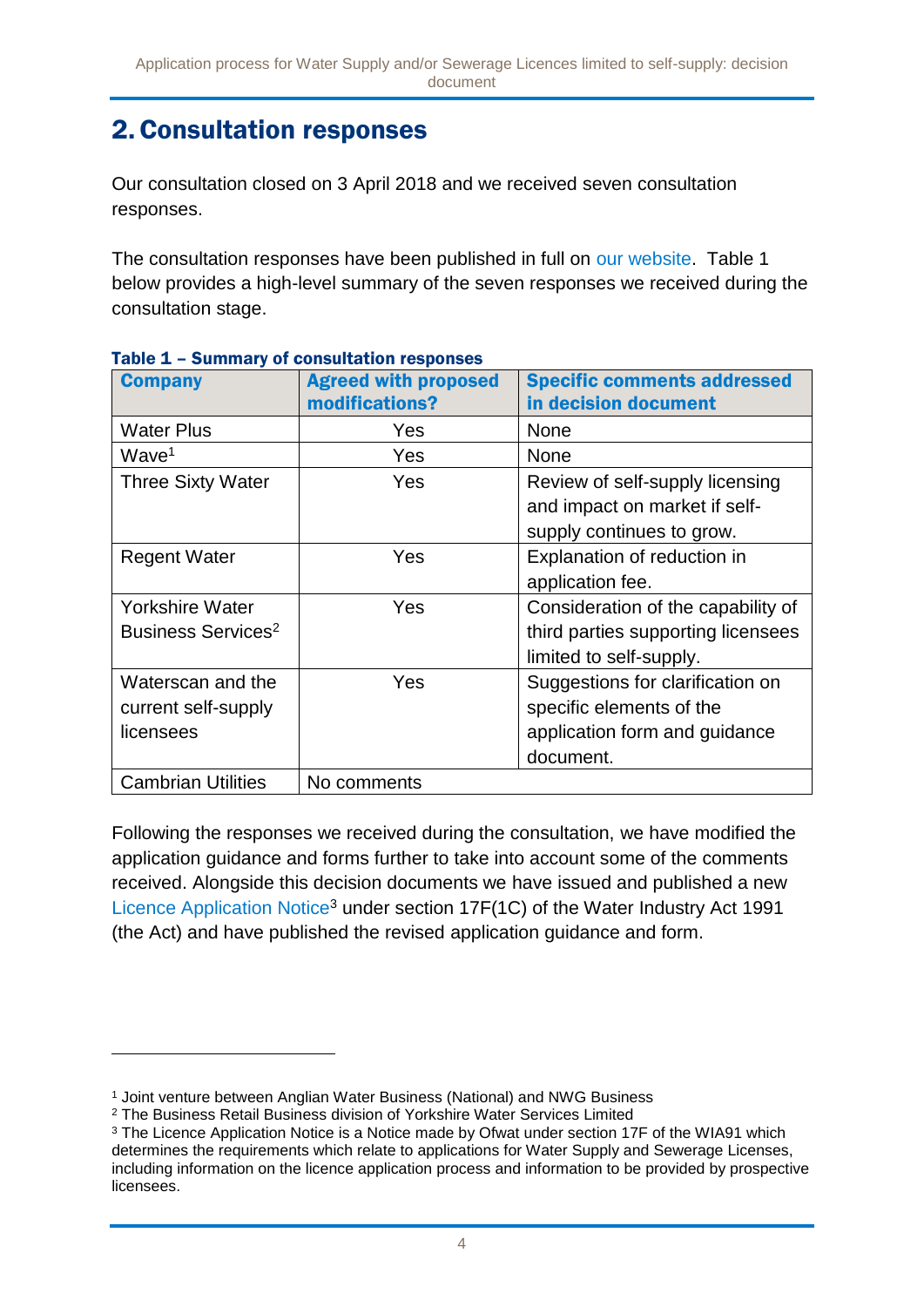In this section we summarise the key points raised in the consultation responses and how we have dealt with those responses. We also detail sections of the application guidance and form that we have updated following the feedback from the consultation.

#### 2.1 Impact on market

Three Sixty Water raised a concern in its response relating to the impact on the market should requests for self-supply grow over time. Three Sixty Water is keen for there to be a review of the self-supply licensing regime and the impact on the market should there be a large number of licensees limited to self-supply operating.

There is continued interest in self-supply as an option for customers in the business retail market. To date, four companies have been granted self-supply licences and we expect applications from other business customers. We will continue to monitor the market and the wider market architecture considering if it remains fit for purpose for the market.

### 2.2 Fee for self-supply applications

Regent Water requested details on the rationale behind the new fee for self-supply applications.

As part of our consultation, we proposed applying a lower application fee for selfsupply applications. The current application fee is a fee of £5,250 and we proposed an application fee for WSSLs limited to self-supply of £3,000.

Both fees are intended to cover the average cost incurred by Ofwat in processing each application. It does not include any provision for the ongoing costs of regulating licensees.

We analysed the resource required to process self-supply applications and calculated that the cost of processing and assessing self-supply applications to be £3,000. This detailed analysis included a breakdown of the tasks involved in processing applications, the time to complete each task and the range of resources from within Ofwat required in the assessment of an application. Our assessment of the changes made to the application process for WSSL applications limited to selfsupply calculated the average cost of processing applications to be £3,000.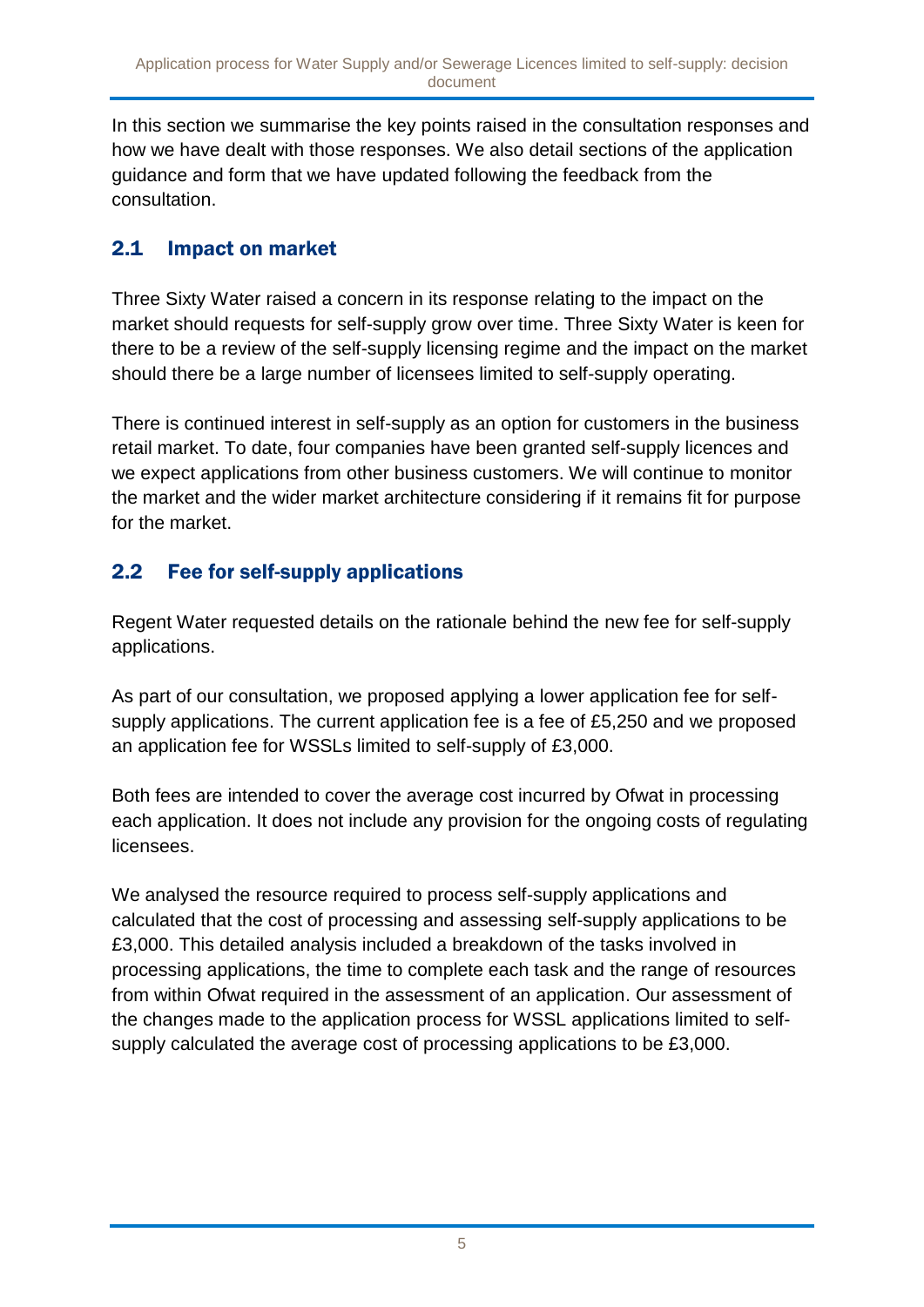#### 2.3 Assessment requirement relating to sub-contractors

Yorkshire Water Business Services questioned whether greater emphasis should be placed on establishing the capability of any sub-contractor that provides services to licensees limited to self-supply.

We have updated the relevant section of the application form that relates to subcontractors (D1) to provide further detail on the information we expect applicants to include in order to answer question D1 in the application form. In the application form we advise that applicants should include details of any agreement the applicant will have with a third party to deliver its retail functions (i.e. to subcontract or out-source these services). Applicants should include:

- information on how the applicant plans to use the third party and the role they will have in enabling the applicant to operate as a self-supply licensee; with
- an explanation of the relevant duties and responsibilities of the third party and how these have been contracted;
- the anticipated costs for this service to the applicant;
- detail on the managerial and technical capability of the third party in providing support to the self-supply licensee; and
- contingency plans the applicant has for operating in the market should this agreement end (e.g. if the relationship was to break down).

#### 2.4 Feedback on proposed application guidance and application form

Table 2 details the feedback received from Waterscan relating to the proposed application form and guidance.

| <b>Feedback</b>                                                                                                                                                                                           | <b>Response</b>                                                                                                                                                                                                                      |
|-----------------------------------------------------------------------------------------------------------------------------------------------------------------------------------------------------------|--------------------------------------------------------------------------------------------------------------------------------------------------------------------------------------------------------------------------------------|
| Clarification on the information that<br>applicants are expected to provide in<br>the application form in relation to<br>assets.<br>Amendment to the prescribed<br>forecast of applicant's projected cost | We have updated the supporting<br>information relating to question B8 of the<br>application form and provided clarification<br>on the information we require.<br>We have updated table 2 of the<br>application guidance (Forecast of |
| savings table (as some companies<br>operate in cubic meters not mega<br>litres).                                                                                                                          | applicant's projected cost savings)<br>following this feedback.                                                                                                                                                                      |
| Clarification on our expectations on<br>the information to be provided relating<br>to associated persons.                                                                                                 | As part of the application, applicants must<br>provide a list of premises and associated<br>persons (if applicable) that it intends<br>supplying if a WSSL limited to self-supply<br>is granted.                                     |
| Clarification on the requirements of a<br>self-supply applicant in relation to the                                                                                                                        | We have amended the wording of section<br>4.4.4 of the application guidance.                                                                                                                                                         |

#### Table 2 – Summary of feedback relating to the application form and guidance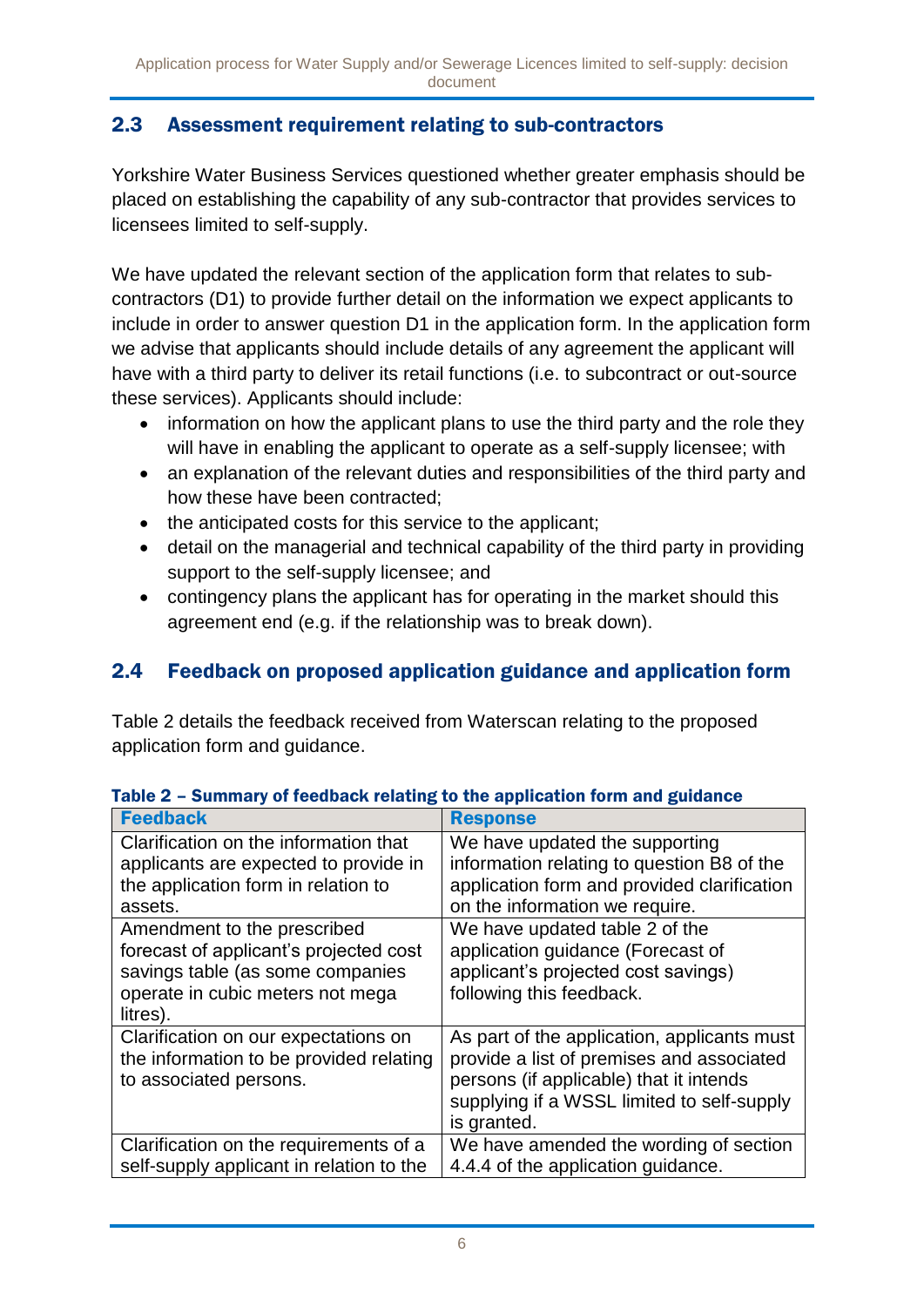We have updated our guidance document appropriately to reflect the feedback we received on the points listed above.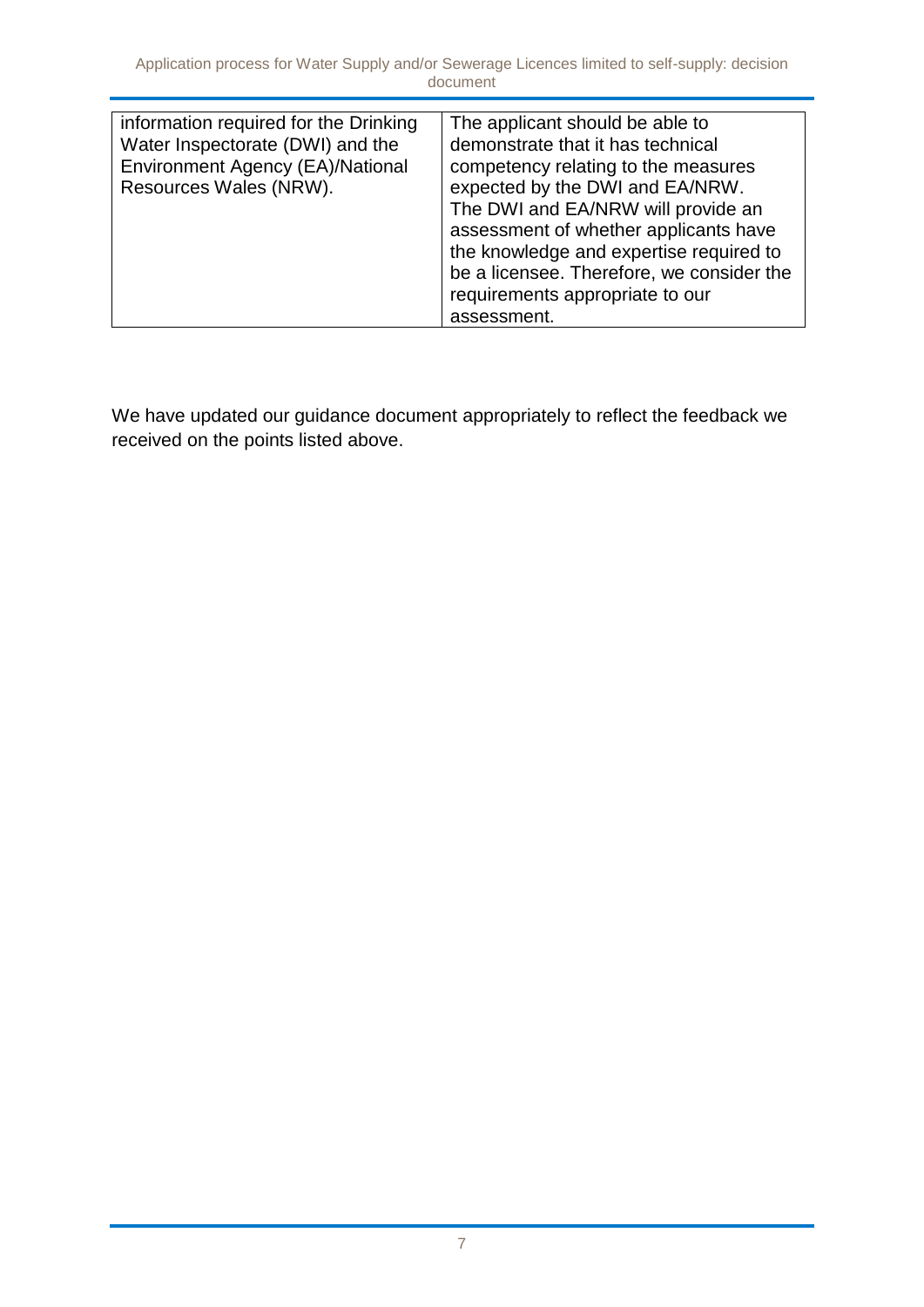## <span id="page-7-0"></span>3.Next steps

In terms of the next steps, we have set out in this document how we have considered and responded to the comments we have received from our consultation.

The following revised documents have been published alongside this decision document:

- [Application guidance for WSSL](https://www.ofwat.gov.uk/publication/application-guidance-water-supply-sewerage-licence-wssl/)
- [Application form for WSSL](https://www.ofwat.gov.uk/publication/water-supply-licence-sewerage-licence-application-form-version-1/)
- [Application guidance for WSSL limited to self-supply](https://www.ofwat.gov.uk/publication/application-guidance-water-supply-sewerage-licence-wssl-limited-self-supply/)
- [Application form for WSSL limited to self-supply](https://www.ofwat.gov.uk/publication/water-supply-licence-sewerage-licence-limited-self-supply-application-form-version-1/)
- [Licence application notice](https://www.ofwat.gov.uk/publication/licence-application-notice/)

Potential applicants will be able to apply for a WSSL or a WSSL limited to self-supply using the new application forms and guidance documents from the date we publish the new documents.